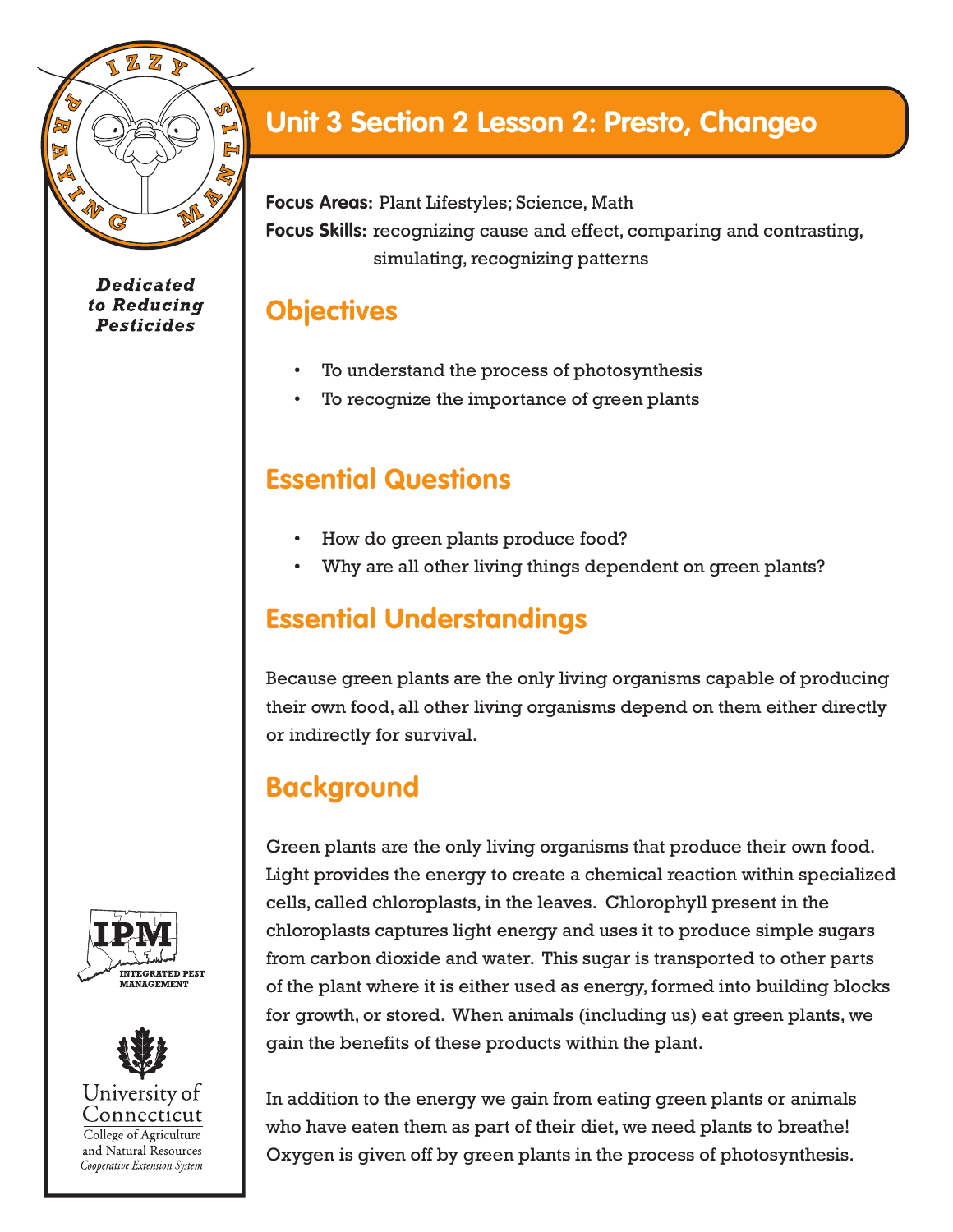

Green plants are the lungs of the earth! All animals inhale oxygen and exhale carbon dioxide. Plants take in carbon dioxide and give off oxygen as they make food.



#### **Vocabulary**

| atom           | the smallest particle of a single element                                                                            |
|----------------|----------------------------------------------------------------------------------------------------------------------|
| carbon dioxide | a gas exhaled by animals as a by-product of<br>respiration (breathing) and used by plants to<br>produce food         |
| chlorophyll    | a green substance in the leaves of most plants that<br>absorbs energy from light and stores it as<br>chemical energy |
| chloroplast    | the part of the leaf that contains the chlorophyll, and<br>the place where photosynthesis takes place                |
| element        | a material in which all atoms are the same                                                                           |
| exhale         | to breathe out                                                                                                       |
| hydrogen       | a gas found in nature and part of a water molecule                                                                   |
| inhale         | to breathe in                                                                                                        |
| molecule       | the combination of two or more atoms                                                                                 |
| oxygen         | a gas inhaled by animals but given off by<br>plants as a waste product during photosynthesis                         |
| photosynthesis | the process by which plants store energy to<br>produce food                                                          |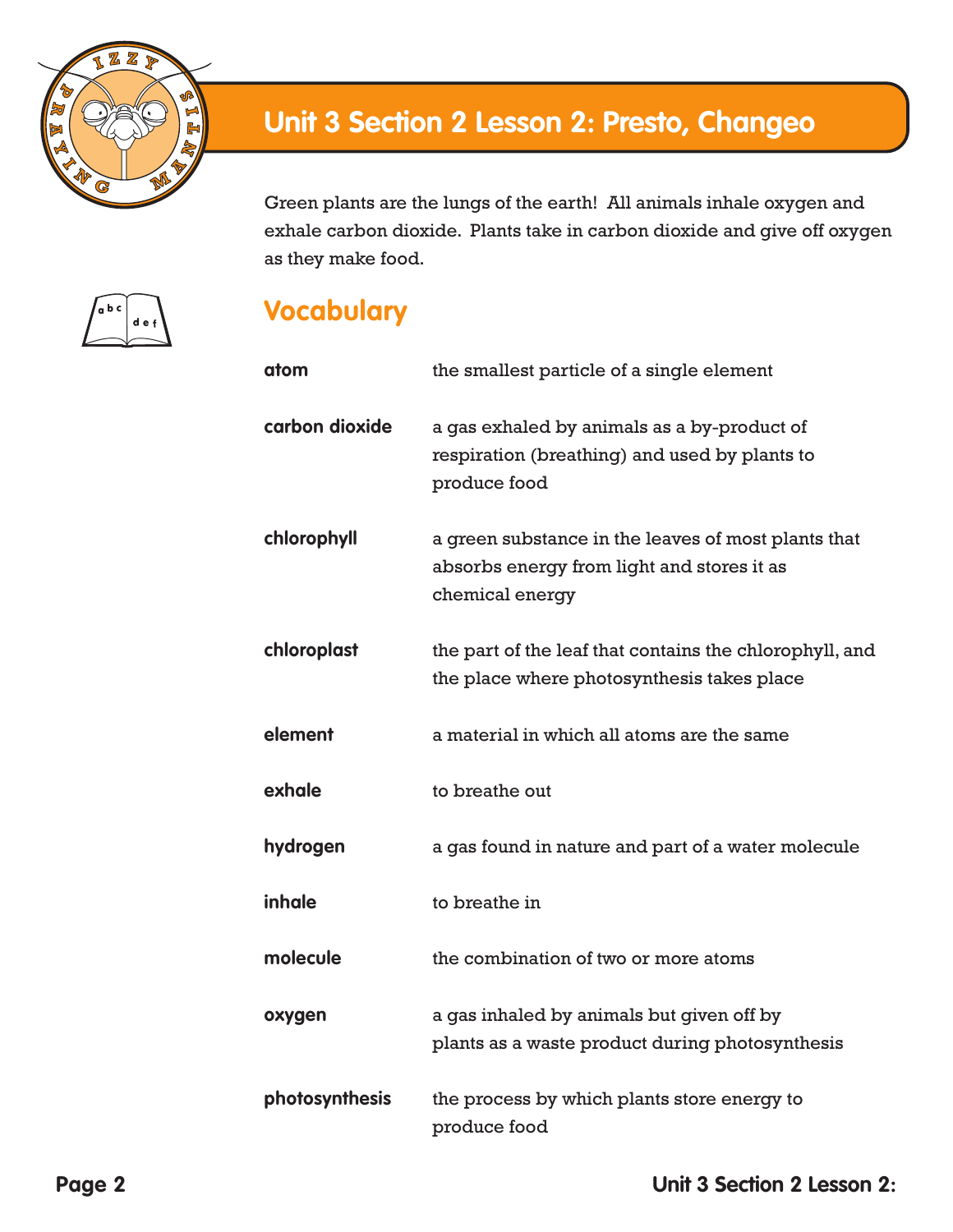

| primary<br>consumption   | eating green plants                                                                                                                                                                                                                                                                                                        |
|--------------------------|----------------------------------------------------------------------------------------------------------------------------------------------------------------------------------------------------------------------------------------------------------------------------------------------------------------------------|
| secondary<br>consumption | eating an animal or product from an animal that eats<br>green plants                                                                                                                                                                                                                                                       |
| stomata                  | tiny openings in the leaf that allow air (containing<br>carbon dioxide and oxygen) to enter and oxygen and<br>water vapor to leave the plant                                                                                                                                                                               |
| <b>Logistics</b>         | <b>Time:</b> two 20-minute sessions and time to check<br>experiment during Follow Up<br>Group Size: 18 to 36<br><b>Space:</b> comfortable seating; an open area to<br>allow movement                                                                                                                                       |
| <b>Materials</b>         | Handout 1 "Plants for Breakfast" with Answer Key *<br>Handout 2 "Photosynthesis Recipe" *<br>Handout 3 "Assessment" with Answer Key *<br>a house plant<br>blue, white, and red construction paper circles,<br>3" diameter minimum<br>green construction paper squares, 3" x 3"<br>aluminum foil<br>scissors<br>paper clips |

\* single copy provided

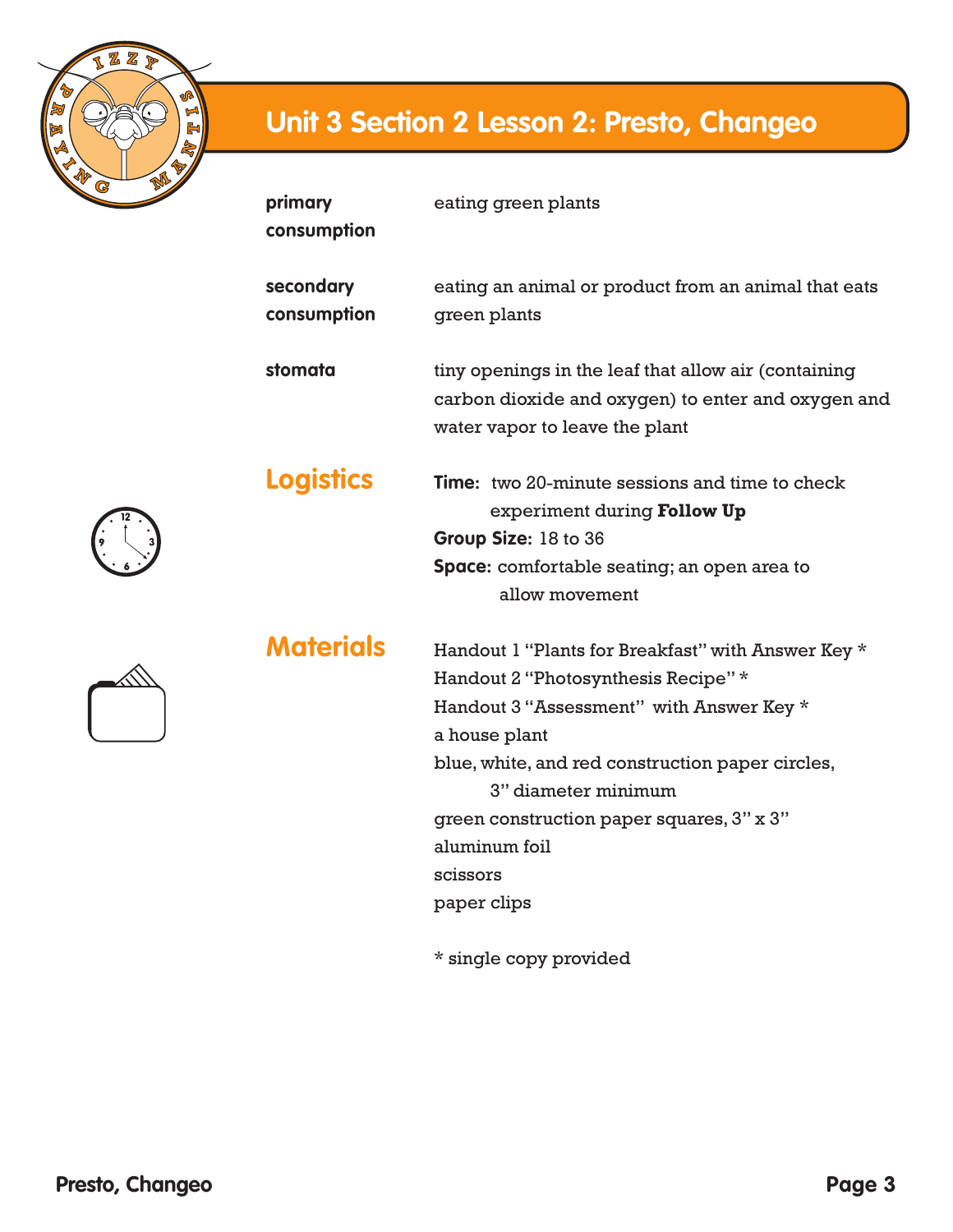

#### **Preparation**

- 1. Gather materials.
- 2. Make copies of Handout 1, "Plants for Breakfast."
- 3. Prepare circles: 24 white circles marked with a large **H**, 24 blue circles marked with a large **O,** and 6 red circles marked with a large **C**.
- 4. Prepare green squares as needed to allow each participant to take an active part in the simulation.



## **Activity**

**Challenge:** Become a part of the photosynthesis process.  *(Display for group viewing)*

#### **Introduction**

- 1. Exhibit a green plant. Print the word **Chlorophyll** on the board.
- 2. Ask participants to explain what chlorophyll is. (makes plants green, also helps the plant make food to grow)
- 3. If necessary, explain that only green plants can make their own food, and chlorophyll is needed in this process.
- 4. Ask why all animals depend on green plants to live. [Animals eat plants (direct/primary) or other animals that have eaten green plants (indirect/secondary) as part of their diet.]
- 5. Distribute Handout 1, "Plants for Breakfast," and discuss how each breakfast food is related to green plants.
- 6. Have the children indicate whether food comes from green plants directly (primary) or indirectly (secondary).
- 7. Ask a volunteer to explain why green plants are the first link in the food chain. [All living things depend on green plants for food either directly (primary) or indirectly (secondary).]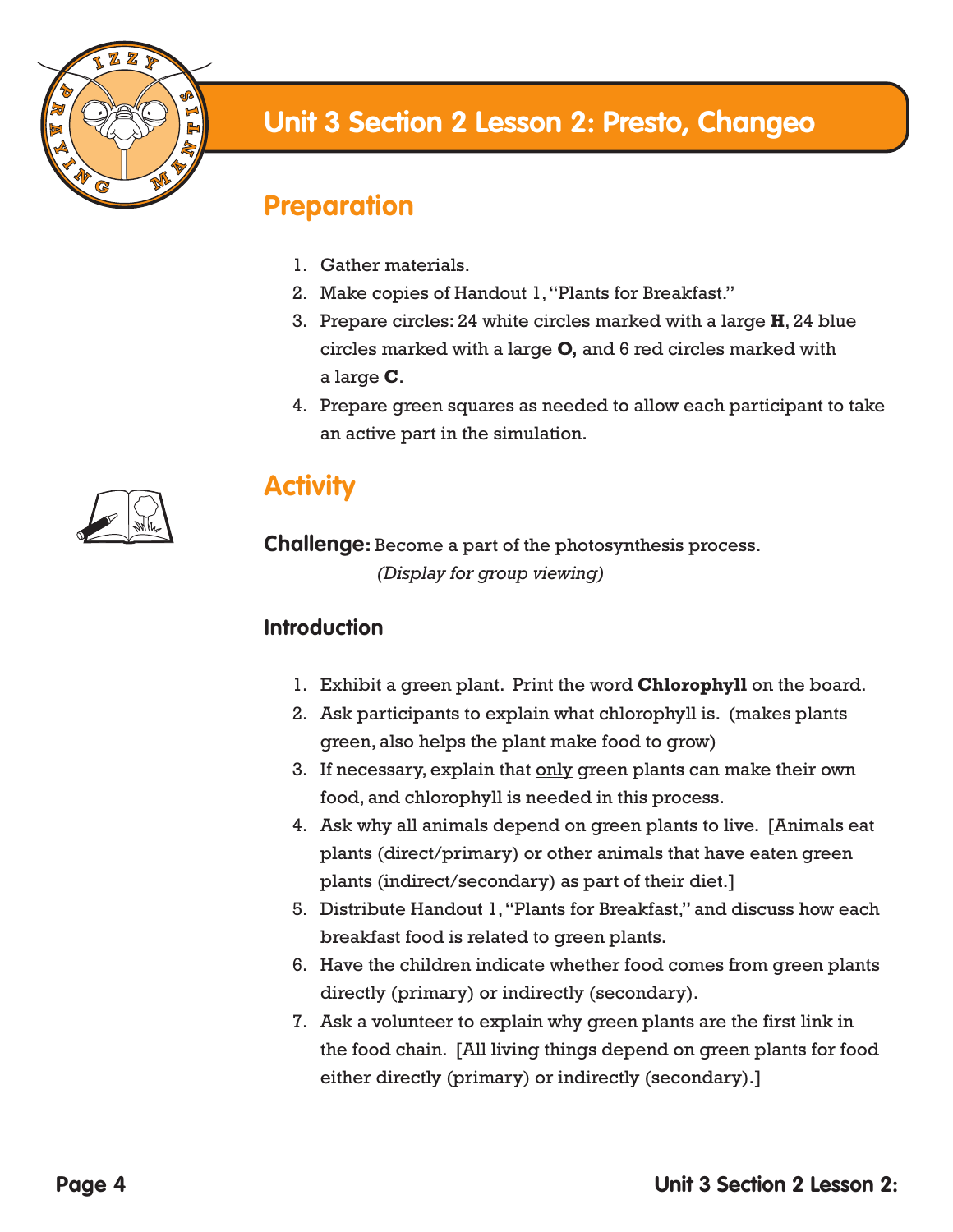

#### **Involvement**

- 1. Review why the ability of green plants to make their own food is very important to all other living things. (Either directly or indirectly, all living things depend on green plants for food.)
- 2. Invite the children to learn how green plants accomplish the amazing feat of food production by acting out the story of **PHOTOSYNTHESIS!**
	- a. Show the children the colored circles and explain that each colored circle is an **element**, all the same kind of **atom**. The white circles represent atoms of **hydrogen**, the blue are **oxygen** and the red represent **carbon**. All three kinds are needed in **photosynthesis**.
	- b. Tell the children:
		- i. They are about to become the ingredients of a magical recipe.
		- ii. They will pretend to be **molecules**.
		- iii. Molecules are tiny particles (pieces) of two or more elements. (Illustrate by holding up 2 white circles and 1 blue circle.) **Note:** As vocabulary is introduced, each word is printed on the board/chart paper.
- 3. Depending on the group size, select:
	- a. One or more children to read the Photosynthesis Recipe
	- b. One child to direct exchange of atoms
	- c. Children to play the part of molecules,  $H_2O(12)$  and  $CO_2(6)$
- 4. Distribute  $H_2O$  and  $CO_2$  molecules among the group. (Each child receives 3 atoms.)
	- a. Each of 12 children receive 2 white circles and 1 blue circle.
	- b. Each of 6 children receive 1 red circle and 2 blue circles.

**Note:** If there are additional group members, they can be given green squares and play the role of **chlorophyll**.

5. Distribute Handout 2, "Photosynthesis Recipe," and read as a group.

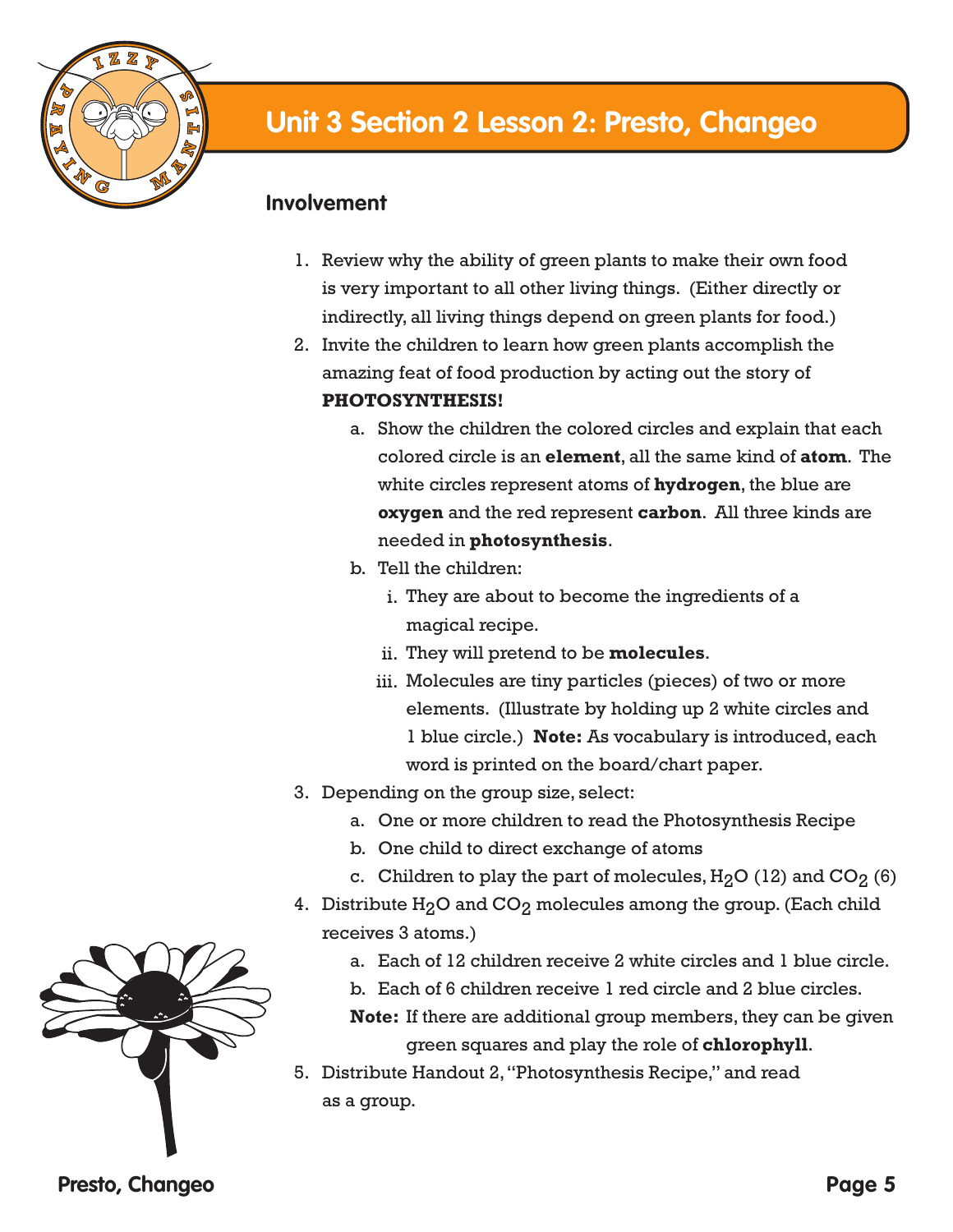

6. Have the children selected as readers read the "Photosynthesis Recipe" and have other children act it out (see Handout 2).

## **Follow Up**

Practice the Photosynthesis simulation and present it to another group or grade level.

# **Follow Through**

- 1. Ask the question, "How does lack of light affect food production in green plants?"
	- a. Have the children cover 1/2 of a green plant's leaves with foil. Secure the foil so light can't enter.
	- b. Place the plant in a sunny spot and supply water as needed.
	- c. After one week, remove foil and observe results.
	- d. Compare the covered to the non-covered portions of leaves.
	- e. Discuss what effect lack of light had on the leaves.
	- f. Hypothesize what effect this lack of light has on food production.

#### **Assessment**

Complete Handout 3. Scoring: Vocabulary #1 – 10, 5 points each; Complete the Sentences, 5 points per blank; Examples of Primary and Secondary, 5 points each.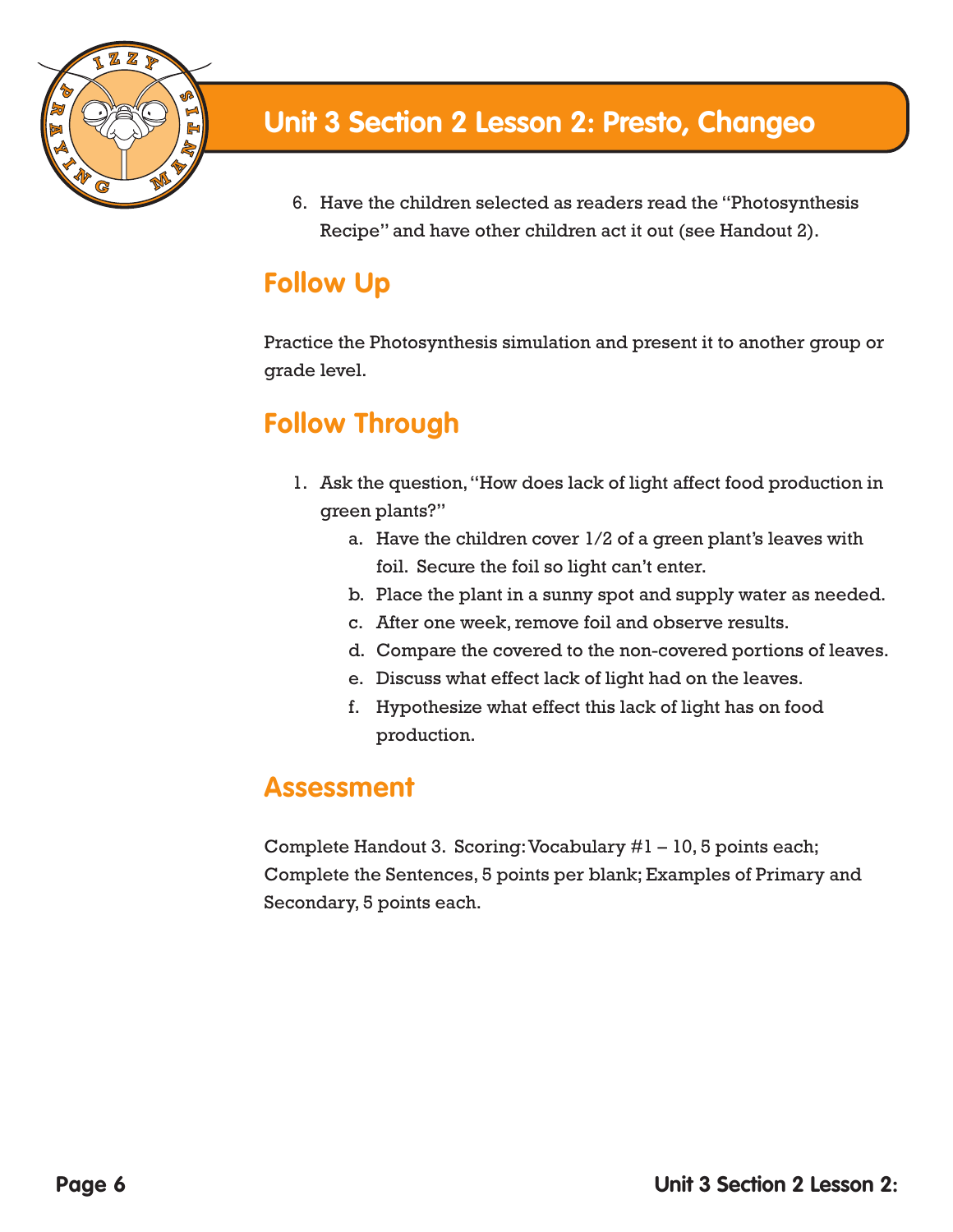

**Notes**